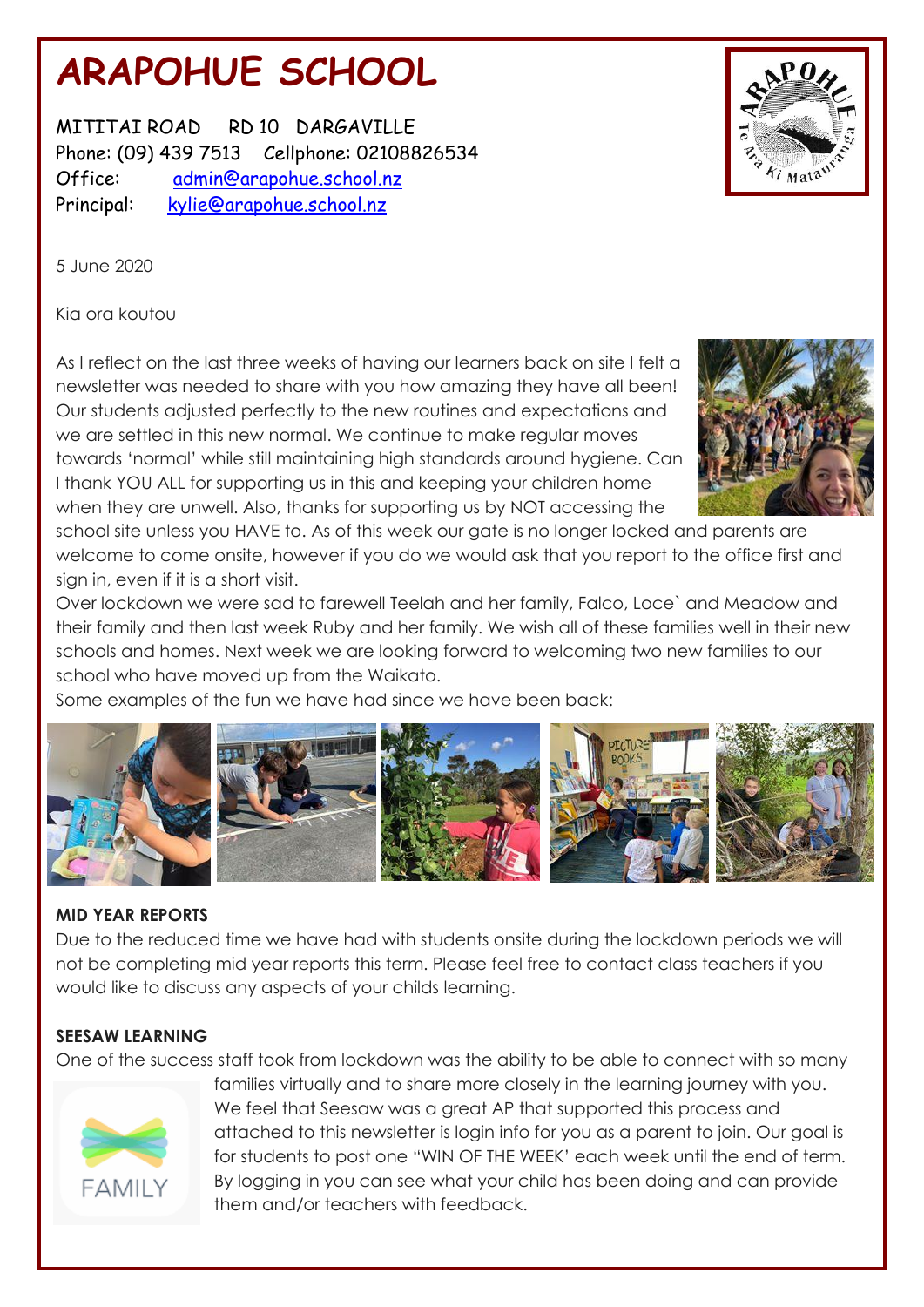### **TE HA ORANGA THROAT SWABBING**

While Te Ha are not currently doing testing in schools (as any children showing symptoms will **NOT be at school**) I just wanted to let you know that Te Ha Oranga can still treat children who are symptomatic. If parents/Caregivers cannot access the Dargaville Medical Centre for sore throat management, they can contact Kirsten Mason on 027 270 1434 or our Kaimanaaki



Virginia Wati on 027 2076749 who can arrange antibiotics and a throat swab. It's important that children should remain home if they're unwell or have a sore throat and they can opt to also have a covid swab.

## **NEWSLETTERS**:

Over the lockdown period another new experience was moving our newsletters to a digital platform. This meant newsletters' could come directly to you rather than being buried at the bottom of the school bag for days and also saves on our photocopy budget. Moving forward I would like to explore how this might look in the future. We have a school website up and running now [\(https://www.arapohue.school.nz/\)](https://www.arapohue.school.nz/) where we also upload our newsletters each time. We can set this up so that you get a notification when a new letter is posted, with links also provided on our Facebook page. Please fill out your preferred method of receiving info on the form below and return to school asap.

## **TE MANAWA HUB**

On Thursday 11 June Te Manawa Hub will be open in our library. This HUB is a collaborative approach between schools, Ministry of Education and Resource Teachers for Learning and Behaviour (RTLB) where representatives from all will be available onsite to discuss any concerns you may have regarding your children. They are available to meet with parents between 9:30 and 12:30 – please see Kylie if you would like to make an appointment.

### **KAHUI AKO**

As part of the Northern Wairoa Cluster of schools we have the privilege of having Mātua Matt Colville in working at our school each Thursday. Matt has been appointed by the Cluster in the role of Learning Support Coordinator to help access additional supports for students who require it. Initially Matt has just been spending his time in classrooms getting to know staff and students and also, thankfully, has been helping out with transporting our seniors to tech which is a huge bonus!

### **REMINDERS:**

- Fruit in Schools has started up again this week please send fruit bags along on Fridays if you want spares sent home for the weekend.
- Please send drink bottles with your children each day as we are not currently using our drinking fountains.
- Follow our facebook page to see regular updates on what is happening in and around school.
- ALL children need to be wearing sunhats when outdoors.
- Please check your childrens hair regularly for (and treat if necessary) head lice. Tying long hair back helps prevent these little guys spreading.
- School starts at 8:30 (grounds open from 8am) and finishes at 2:30. Please ensure you let Mrs Brown know of any changes to the bus run for your children each day.
- **Student Absence on phone or text our cellphone 4397513 or 02108826534 text only**

Ngā mihi nui, Kylie Piper